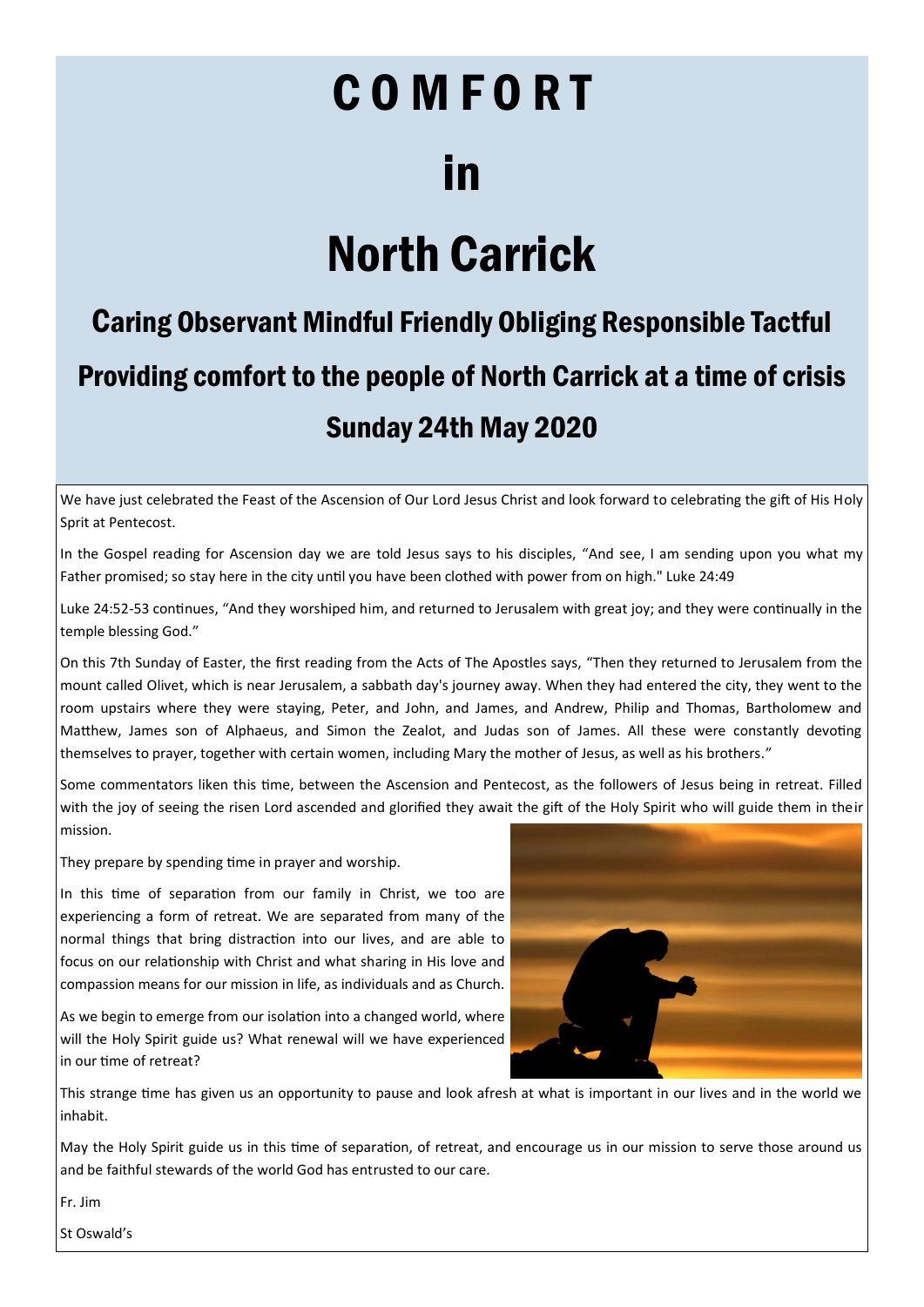#### **A message from Lynne Rankin, Session Clerk of Maybole Parish Church**

(adapted from COS website and the words of the Rev. Dr. Martin Fair)

The book, The Road Less Travelled by M. Scott Peck, rapidly became a best seller when it was published in 1978. It spent 13 years on the New York Times bestseller list, to create a paperback record, selling 10 million copies worldwide and was translated into more than 20 languages.

The opening words are, 'Life is difficult.' don't think anyone living through the last 2 months of lockdown in Scotland would disagree with that statement. 'Life is difficult'.

But one thing that has helped me and others in our church, get through this difficult time, is our faith. Yet I found myself this week realising I had been taking that faith for granted. From last Sunday's televised church services and ministers' chat on social media I reflected how complacent I had become about my faith – expecting it always to be there and support me.

I got to thinking about those without that faith, and how hard and even more difficult, their lives must be. I began to recognise the true gift it is to 'believe'.



STON DAY The Rev. Dr. Martin Fair writes – "The twenty-first of May 2020 is Ascension Day, meaning that most congregations will celebrate it on Sunday 24th May. Or will they? For some, it's recognised as a day of great significance in the Christian year; for others it will pass by without notice.

> Can we and should we make something special out of Jesus' ascension? What's lost if we skip past it without a mention? Can we get from Easter to Pentecost without reference to Ascension?

> In recent years, the 'Thy Kingdom Come' event has grown in importance and 2020 will be its fifth run. Brought into being with the support of the Archbishop of Canterbury, and styled as a 'global wave of prayer,' it runs each year from Ascension to Pentecost.

> It's explicitly ecumenical and last year was celebrated by Christians from many streams and in 85 countries across the globe. Might it be a way for more congregations to more fully recognise the importance of Christ's ascending to glory?

When Jesus' earthly ministry came to what appeared to be an unexpected and abrupt conclusion, at first the 11 disciples appeared to have been abandoned. Their Master's daily support and encouragement had come to an end. What were they to do?

The clue to the ascension is that the physical presence of Jesus, which could only be present on earth in one place at a time, was going to be replaced through the gift of the Spirit, by His spiritual presence which could be present in every company and in every land across the entire world.

C.S. Lewis asserts that the ascension cannot be separated from the resurrection; his main point is that in Christ's resurrection and ascension we see the creation of a New Nature, similar in some ways to our temporal human natures, but also enduringly very different. "For the miracle of the ascension 'is an interference with Nature by the Supernatural Power' of God"

The first disciples witnessed both the risen Jesus and His ascension. And thus a new era was inaugurated in the Kingdom of God."

Living through this pandemic, have we had a glimpse of God's kingdom?

The news this week has reported on how 'nature' has started to heal the lethal wounds of our carbon omissions. City smog replaced with good clean air. A plethora of wildflowers has coloured our kerbs. But as life returns to "normal" what can we do to make the "new Normal" a cleaner, safer, kinder world to live in. What can we do to make Thy Kingdom Come?

Not taking our faith for granted is one step. Recognising just how amazing God's Grace truly is, is another. And bringing our friends, neighbours, families, and strangers to Him in prayer, can be a part of it too. As we travel from Ascension to Pentecost may we feel united by God's Holy Spirit, led by Christ our Saviour, and enfolded in the Father's love.

#### **From Marguerite Hunter Blair, Chair of Our Lady and St Cuthbert's Parish Pastoral Council**

The seventh Sunday of Easter can feel like a bit of an anti-climax. It is the Sunday after the feast of the Ascension of Jesus into heaven. This is definitely a time for celebration and action, but for the followers of Jesus it must have felt like the end of everything. The disciples must have felt bereft for a second time. On Easter Sunday, an angel tells the women at the tomb not to seek the living among the dead (Luke 24.5). The angel now tells the apostles not to keep on looking up to heaven, but to wait instead for his presence among them on earth. What they soon discover is that the Ascension of Jesus is not the end, it is the beginning. This is the start of their mission. And it is the same mission and responsibility which Jesus gives to his disciples that he also gives to you and me today. Jesus says to each of us; 'As the Father sent me, so I am sending you'. We must rise to this challenge. In these stressful times we can see God's love in action all around us every day. Let us pray that we can see God's love in our own daily actions.

In your quiet place of prayer reflect on the words of the hymn written by Gerard Markland:

*I will be with you wherever you go.*

*Go now throughout the world!*

*I will be with you in all that you say.*

*Go now and spread my word!*

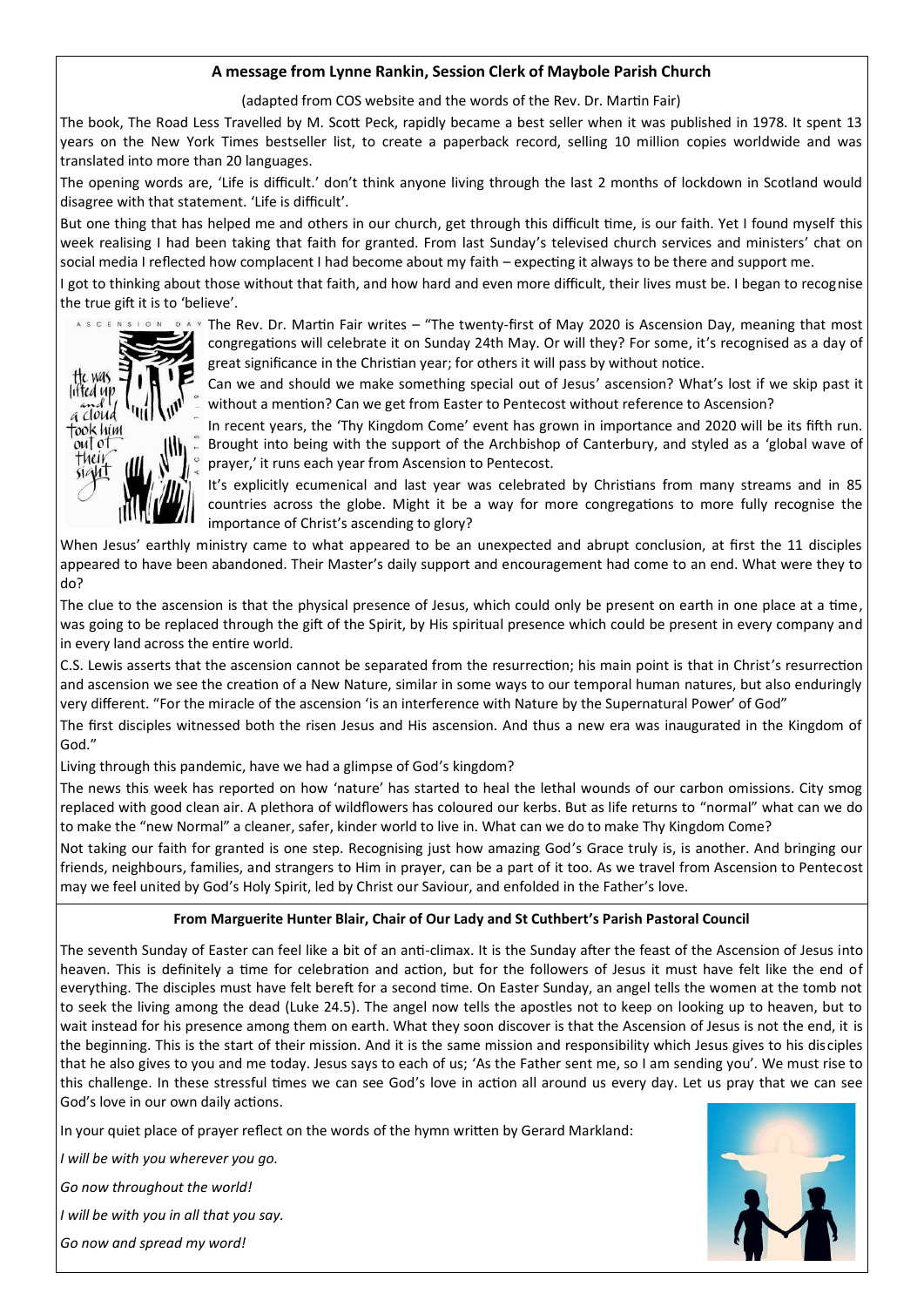#### **From Rev Dr John Lochrie, Locum Minister at Crosshill and Maybole Parish Churches**

Ascension Day comes 40 days after Easter, always on a Thursday. For many it is a rather strange event to observe, especially in these increasingly secular times when for many the spiritual world is irrelevant. For them the idea that Jesus went up into heaven seems ridiculous. After all it was Yuri Gagarin who apparently said on his return from the first manned voyage into space that he had looked for God up there but did not see Him.

The reality is that the words Luke used when describing the events of the Ascension were the only ones he could have used. In his day, the cosmology of Genesis was accepted 'scientific' knowledge of the way things were. The world was flat, above it was the Firmament and beyond that was heaven where God lived. If Jesus was taken to be with God than logically he had to go up.

Human understanding of things has changed since then. It has changed since the days of Galileo and Copernicus who showed that the earth was not the centre of the Universe but in fact revolved around the sun. Both were persecuted by the Church for their theories. It has changed too since 1859 when Charles Darwin published his theory of evolution, seen as a direct rebuttal of the Genesis story of Creation. Since then our understanding of the Universe has changed even more with further theories of 'the Big Bang' and a continually expanding universe.

All of this has at times been taken as clear proof that religion and faith have no meaning. But that is to miss the point completely. In its day, the Genesis account was a valid scientific theory. Later understanding has revealed its flaws to some extent, just as Darwin's theory has been shown not to be the answer to the problem of the origin of species that he hoped it would be. The criticism of Genesis often makes some jump to a false conclusion by assuming that it is an account of how the world was created, when in fact the Creation Story is really concerned with why.

With that in mind we can return to the Ascension. Here too we are concerned more with why than how. What really happened that day at Bethany was a transition. After the Resurrection the Risen Christ still appeared in his human form and was still constrained by the limitations of space and time. There, as he was taken from the disciples, he was set free to be with his followers wherever they might be.

That makes the Ascension vitally important for all Christian people at all times; for it is our assurance that we are never left to face life alone. That makes this day especially important as we continue in lockdown where we are more physically isolated from each other than we have ever known before. Even now we are not alone. Jesus journeys with us through this time and as the story of the man walking on the beach with Jesus reminds us. When he turned to look back and saw only one set of footprints his complaint that he had been abandoned met with the reminder that it is now that when things are hard that we are carried.

Let us not then be put off by the language. We know heaven is not up there above the sky.

We simply have to accept that we are using words to try to describe the indescribable. Here we are dealing with faith, not science.



#### **Hail the day that sees him rise**

God has gone up with a shout, the Lord with the sound of a trumpet. – Psalm 47.5

Thursday 21st May is the 40th day of Easter and the day we celebrate the Feast of the Ascension of the Lord. The Ascension marked the end of Jesus' 40 days of ministry following his resurrection and the event at which his disciples see him ascend to heaven to sit at the right hand of God. Just as Jesus was resurrected in body, he ascends bodily, physically, to heaven. Before his ascension he tells his disciples to wait in Jerusalem where they will receive the Holy Spirit on the day of Pentecost. And when he gives his Great Commission instructing them to go and make disciples, he also tells them: "And remember, I am with you always, to the end of the age." (Matthew 28.20).

So how is Jesus still with us if he physically ascends? Jesus is with us all as Christians and as the universal Church – the body of Christ. Paul says: 'And he has put all things under his feet and has made him the head over all things for the church, which is his body, the fullness of him who fills all in all.' (Ephesians 1.22-23). As I consider the words of Jesus and of Paul, my prayer is that we can follow the commission given to us and that in our own way live to be more Christ-like each day. I am reminded especially of these words, written by St Teresa of Avila:



*Christ has no body but yours,*

*No hands, no feet on earth but yours,*

*Yours are the eyes with which he looks*

*Compassion on this world,*

*Yours are the feet with which he walks to do good,*

*Yours are the hands, with which he blesses all the world.*

**Matthew Wyllie**